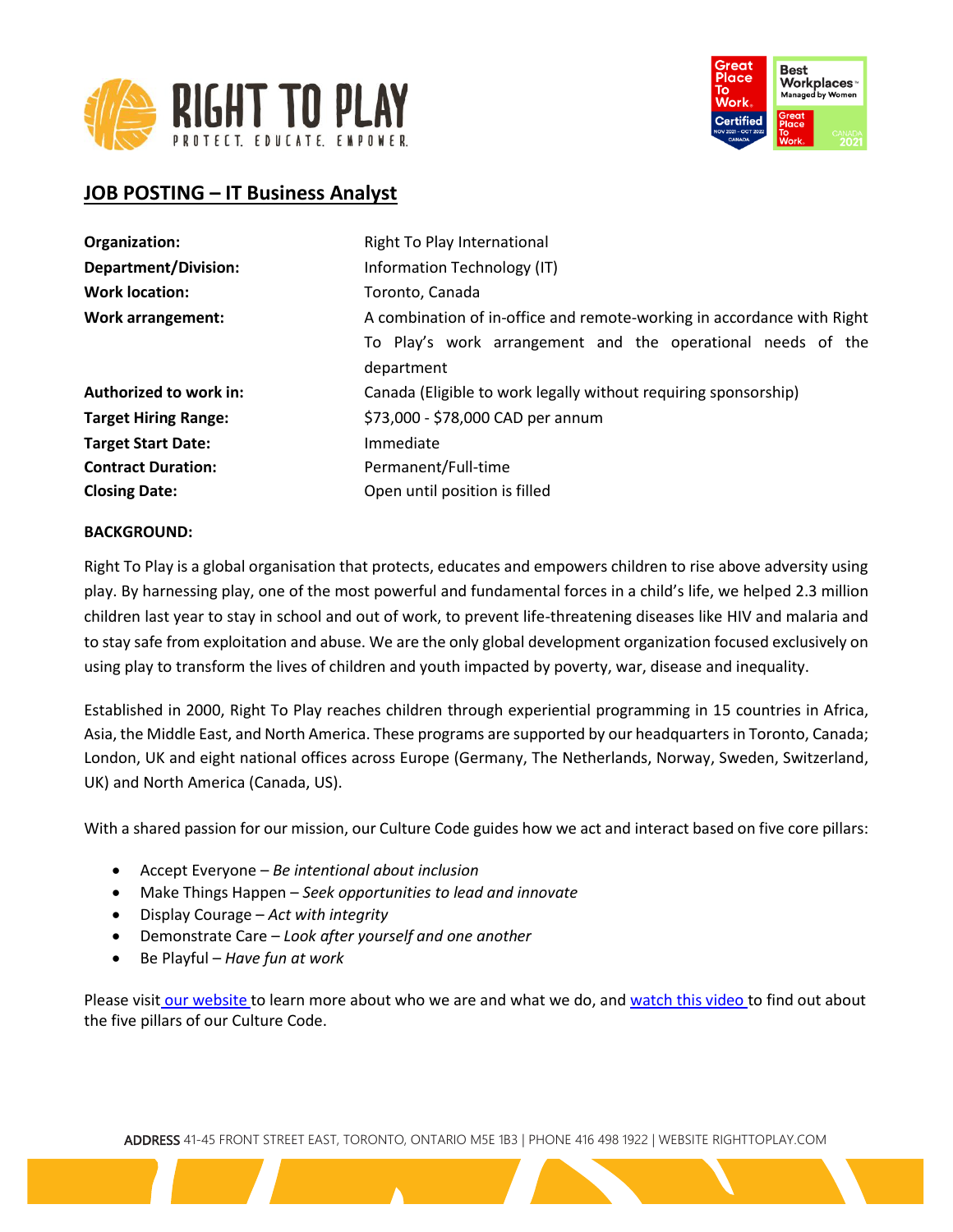



### **JOB SUMMARY:**

Reporting to the Director, IT, the Business Analyst will be responsible for the day to day administration and support of Dynamics 365 CRM environment management and gatekeeper of change requests for enterprise applications.

Assisting with/supporting Director, IT with strategic business, process and technology analysis services in key projects to identify and address operational, financial and technological risks as well as highlight opportunities for efficiencies.

\_\_\_\_\_\_\_\_\_\_\_\_\_\_\_\_\_\_\_\_\_\_\_\_\_\_\_\_\_\_\_\_\_\_\_\_\_\_\_\_\_\_\_\_\_\_\_\_\_\_\_\_\_\_\_\_\_\_\_\_\_\_\_\_\_\_\_\_\_\_\_\_\_\_\_\_\_\_\_\_\_\_\_\_\_\_\_\_\_\_\_

### **PRIMARY RESPONSIBILITIES:**

# **Job Responsibility #1: Administration & Maintenance, Application Support (50% of Time):**

- Provides technical and functional support as required by end users, business owners and external support vendor(s).
- Administers user account in accordance with application security model and company compliance policy.
- Works with data owners to devise, coordinate, and conduct regular data-cleansing initiatives to purge and eliminate corrupt or redundant information from application databases.
- Creates and maintains application design, support and training documentation.

# **Job Responsibility #2: Strategic Analysis (30% of Time):**

• Works closely with business units to develop and implement new business strategies and business models to overcome key business challenges quickly and effectively.

\_\_\_\_\_\_\_\_\_\_\_\_\_\_\_\_\_\_\_\_\_\_\_\_\_\_\_\_\_\_\_\_\_\_\_\_\_\_\_\_\_\_\_\_\_\_\_\_\_\_\_\_\_\_\_\_\_\_\_\_\_\_\_\_\_\_\_\_\_\_\_\_\_\_\_\_\_\_\_\_\_\_\_\_\_\_\_\_\_\_

- Performs discovery, engages subject matter experts and stakeholders, captures and translates requirements and configures applications to meet business needs.
- Plans the functional design and architecture of key enterprise applications including identifying opportunities for integration and automation.
- Assists with initiatives to highlight gaps in business processes and make recommendations for improvement.
- Actively communicates analysis and due diligence findings within team(s).
- Develops and implements quality assurance processes by facilitating user acceptance, regression and integration testing.

\_\_\_\_\_\_\_\_\_\_\_\_\_\_\_\_\_\_\_\_\_\_\_\_\_\_\_\_\_\_\_\_\_\_\_\_\_\_\_\_\_\_\_\_\_\_\_\_\_\_\_\_\_\_\_\_\_\_\_\_\_\_\_\_\_\_\_\_\_\_\_\_\_\_\_\_\_\_\_\_\_\_\_\_\_\_\_\_\_\_\_

#### **Job Responsibility #3: Reporting & Communications (15% of Time):**

- Acts as liaison between business and IT groups.
- Provides ongoing update reports on project/initiative status, application roadmap, goals and objectives to business owners and key stakeholders.
- Facilitates user group meetings and forums to keep users engaged and up to date with system features,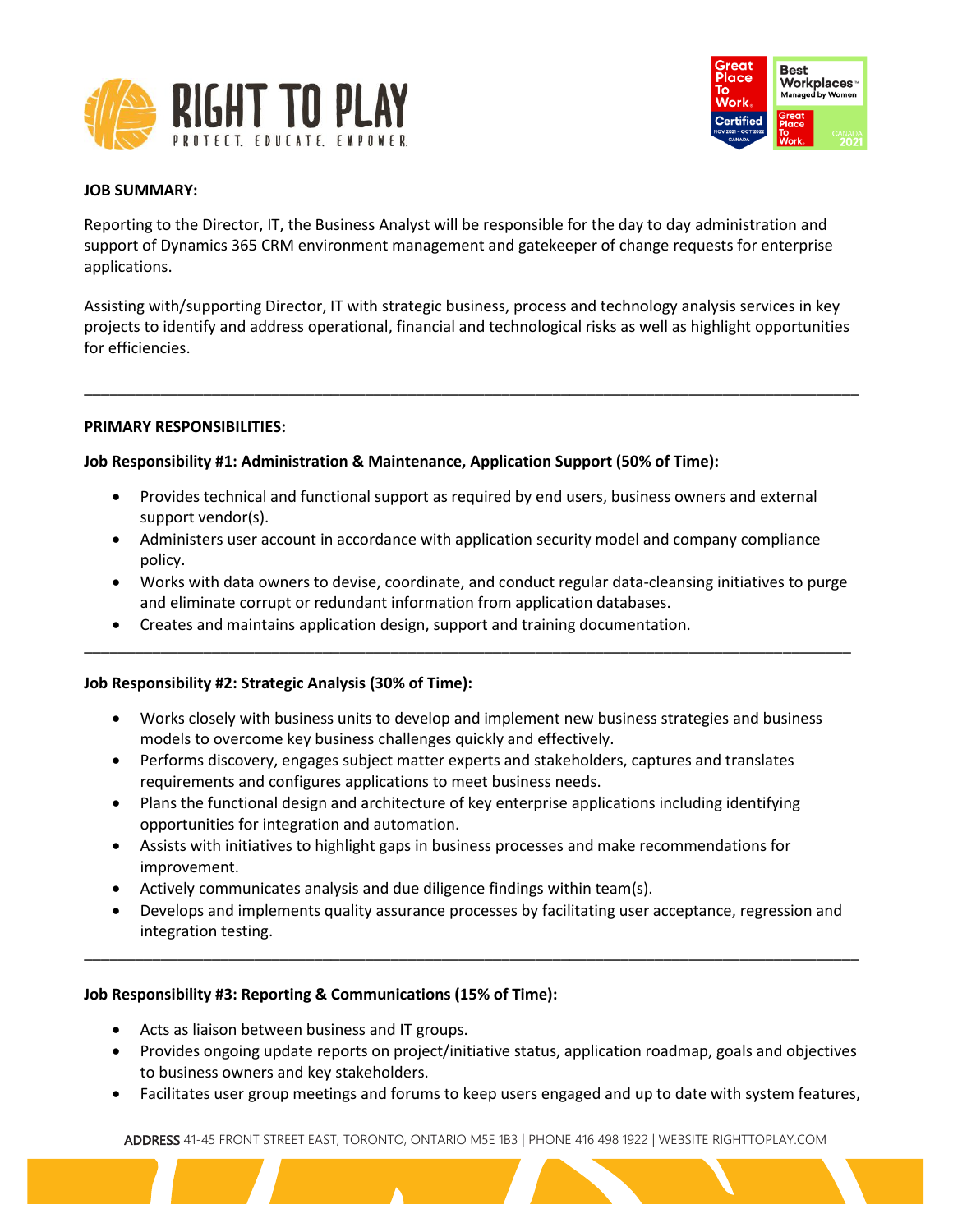



changes and project/initiative progress and planning.

• Drives system acceptance within the working groups and business owners through ongoing training, documentation and advocacy.

\_\_\_\_\_\_\_\_\_\_\_\_\_\_\_\_\_\_\_\_\_\_\_\_\_\_\_\_\_\_\_\_\_\_\_\_\_\_\_\_\_\_\_\_\_\_\_\_\_\_\_\_\_\_\_\_\_\_\_\_\_\_\_\_\_\_\_\_\_\_\_\_\_\_\_\_\_\_\_\_\_\_\_

\_\_\_\_\_\_\_\_\_\_\_\_\_\_\_\_\_\_\_\_\_\_\_\_\_\_\_\_\_\_\_\_\_\_\_\_\_\_\_\_\_\_\_\_\_\_\_\_\_\_\_\_\_\_\_\_\_\_\_\_\_\_\_\_\_\_\_\_\_\_\_\_\_\_\_\_\_\_\_\_\_\_\_

• Facilitates training on MCRM for users

# **Job Responsibility #4: Other Tasks as Assigned (5% of Time)**

# MINIMUM QUALIFICATIONS (Must have):

### **EDUCATION/TRAINING/CERTIFICATION:**

• Diploma in Business Administration or related fields with commensurate experience

#### **EXPERIENCE:**

- 3 year's business analysis experience in technology implementation projects inclusive of hands-on experience in administering and supporting enterprise applications
- Experience with Microsoft Dynamics 365
- Demonstrable experience evaluating business processes, identifying areas of improvement, and implementing solutions.

#### **COMPETENCIES/PERSONAL ATTRIBUTES:**

- Recent in-depth experience facilitating requirements elicitation, documentation, and analysis.
- Strong customer-service orientation and professional presence.
- Excellent written and oral communication skills.
- Excellent listening and interpersonal skills.
- Ability to communicate ideas in both technical and user-friendly language.

#### **KNOWLEDGE/SKILLS:**

- Strong knowledge of quality assurance best practices and methodologies.
- Strong knowledge of data management, including data capture, warehousing, segmentation, mining, storing, cleansing, and security.

#### **LANGUAGES:**

• Fluency in spoken and written English.

#### **WHO YOU ARE:**

You are a detail oriented, self-started with the ability to spot application issues. You are an effective communicator who is able to communicate ideas in both technical and user friendly language. You are a driver of continuous